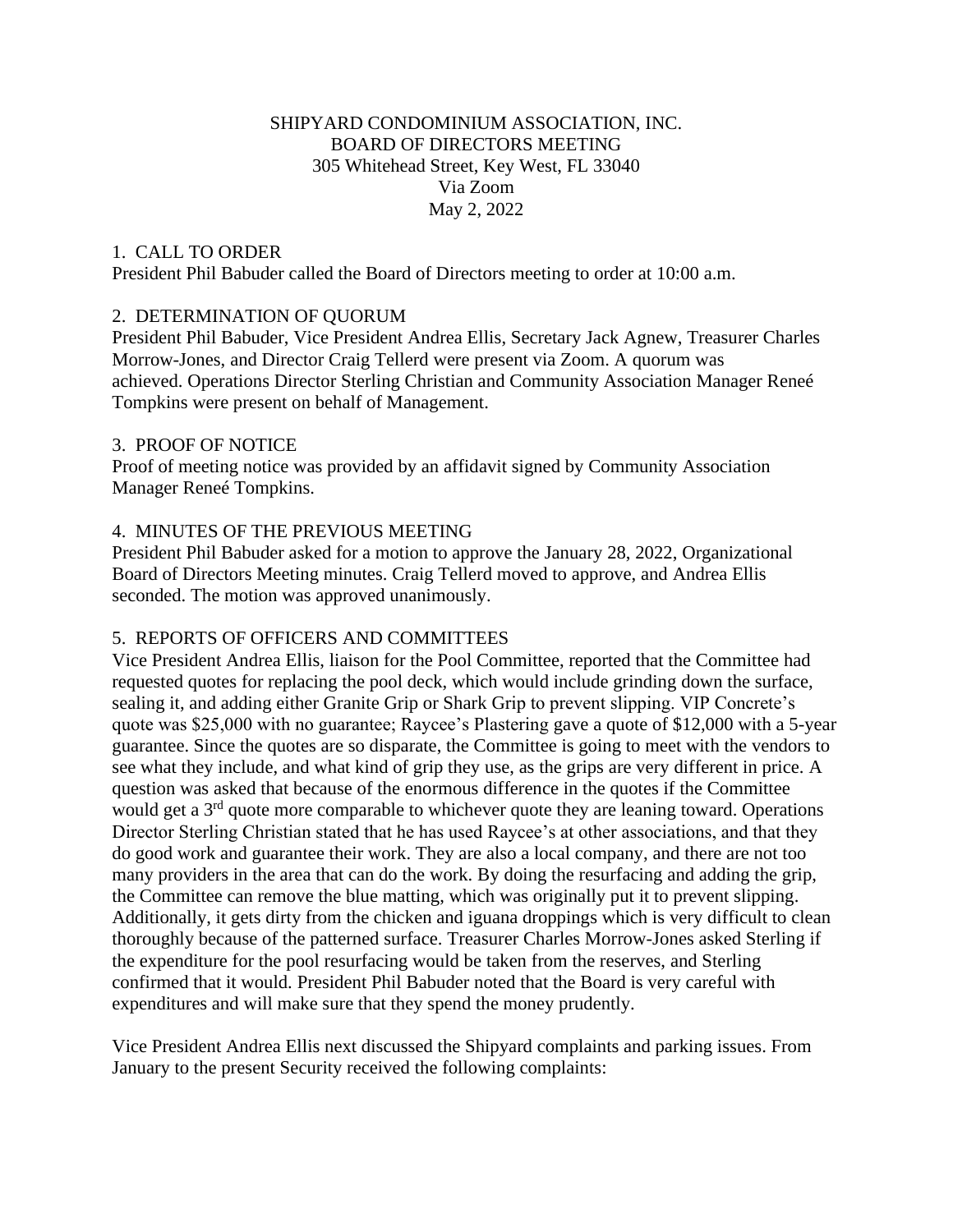- 1. There was glass at the pool. Security spoke with them, and the issue was resolved.
- 2. Kids were jumping in the pool during Spring Break. Security spoke to the parents, and the issue was resolved.
- 3. Someone complained that Iguana Control had not shown up for two weeks.
- 4. There was a complaint about human waste in the pool. Aqua Clean came out promptly, and the pool was shut down and shocked.

The parking issues were as follows:

- 1. There were 40 parking violations issued.
- 2. There were 12 tow notices issued, but no vehicles towed.

The iguana issue was discussed. The Iguana Control Company who used to come out on a regular basis lost their technician and have had a difficult time replacing him. And unfortunately, there are no other iguana removal companies available locally or even in the keys.

Steve Pascavitch, Chair of the Landscape Committee, discussed some alternative options for iguana control, including putting metal flashing around the trees and deer fencing. Another owner has a list of plants that are poisonous to iguanas only and offered to send that list to the Board as another option to consider.

Vice President Andrea Ellis discussed the pool chairs and acknowledged that they do need to be replaced eventually. Maintenance is doing a good job cleaning them as best they can with Simple Green and power washing, but they are soiled from sunscreen, and it's difficult to remove the stains. But they will wait to see what the other associations do when they replace their pool chairs before making any decisions about replacing the Shipyard pool chairs.

Secretary Jack Agnew, Landscape Committee liaison, noted that every year the Committee gives out awards to the owners who go above and beyond in maintaining their front yards. This year 30 awards were given out.

Director Craig Tellerd reported that the year-to-date financials are right on budget, and reserves are in good shape. Operations Director Sterling Christian confirmed that the reserve study was scheduled for mid-June, and that Shipyard is ahead of budget. Cash is in excess of \$2 million between reserves and operating. There are couple of CDs that are maturing this month that will need to be replaced. Currently the rate is 1.75%, but most likely the replacement CD will more likely be at 1%.

## 6. UNFINISHED BUSINESS

President Phil Babuder reported on Hotwire and said that about 99% of Shipyard is wired. TAMPOA still isn't finished so the Hotwire personnel are still on site. Target date for activation is May 1, which is when the six month free service begins. Shipyard will be receiving a check from Hotwire for the reimbursement of the TV service. It is estimated to be \$103/month x 183 (SY units) x 3.5 months (average amount of time owners were still having to pay for Comcast), and each owner will then get a credit for that amount on their account. Phil mentioned that the pool internet went out, and that Comcast was coming out next day to fix it. Hotwire is taking care of the individual units first and then will add the service to the pool and guard house.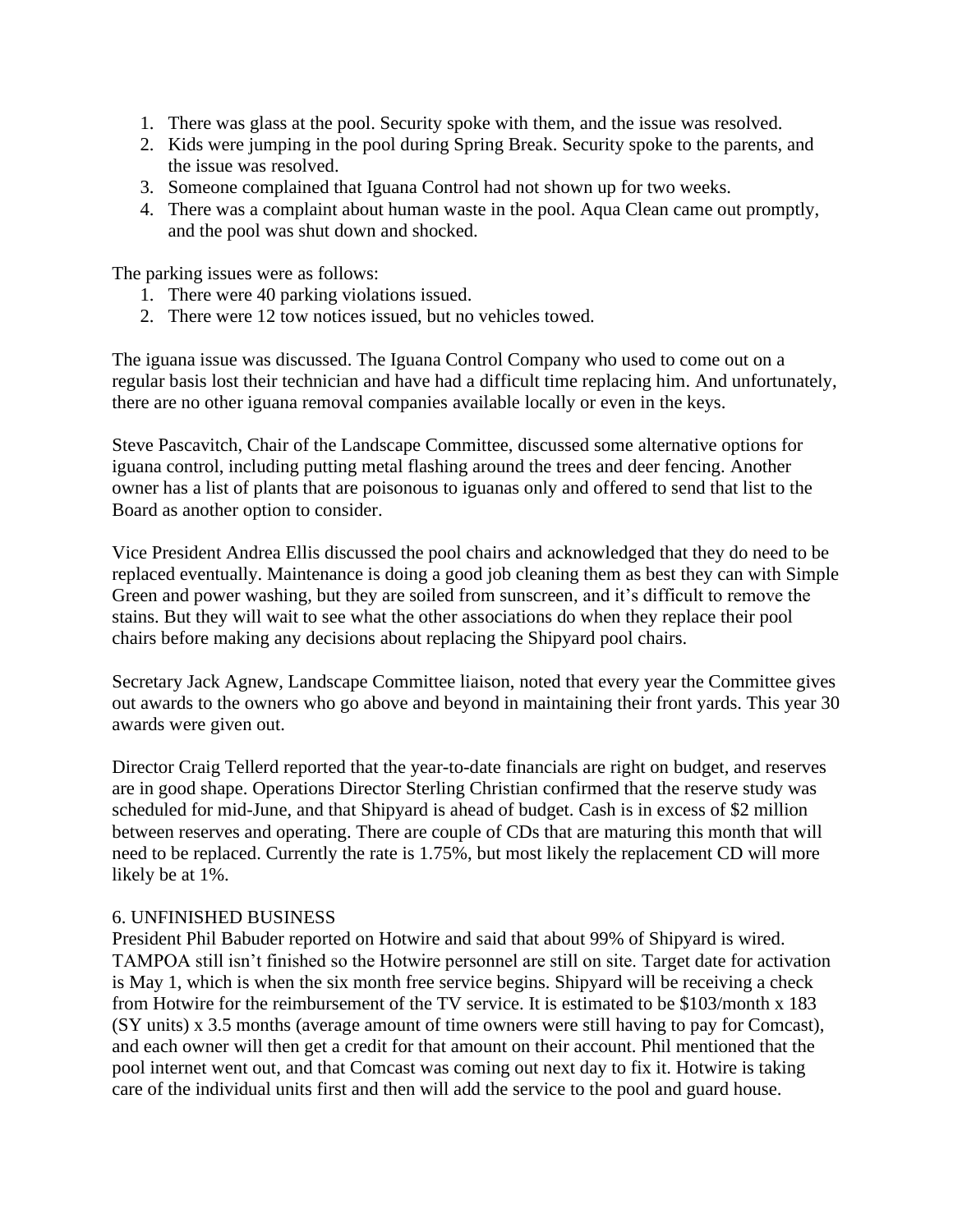Director Craig Tellerd discussed the transient rental issue and said he has a meeting with a City Commissioner tomorrow to gauge the feeling of the City as to the transient licenses. As it is still a few years into the future, the City Commission is not in a hurry to deal with it, and Craig feels that because it is a hot button subject, similar to the cruise ship issue, Shipyard should take it slowly and not rock the boat, so to speak.

The landscaping on Southard Street was discussed. Landscape Committee Chair Steve Pascavitch reported on Phase I of the project. Last year Mama's Garden had submitted a design with a budget of \$19,000. Steve spoke to Mike and Joanne at Mama's in March to discuss revamping the design and just doing half the project this year and the other half next year. They told him that Shipyard has to give them a figure before they will give him a start time for the project. A concern was raised that the budget would probably be higher now a year later. Operations Director Sterling Christian noted that the project can't be done from the reserves, but that Shipyard has additional operating income since landscaping expenditures are well below budget. There is also a specific line item for plantings of \$9,000 and other line items that haven't been touched yet. So, there is approximately \$15,000 not yet spent in the budget. Sterling said that potentially the project could be done half this year and half next. Treasurer Charles Morrow-Jones asked Steve to find out from Mama's how successful the plantings will be in light of the fact that the irrigation system is 20 years old so a temporary irrigation system would need to be installed. Karen Weinstock, member of the Landscape Committee, said that Shipyard has been waiting a long time to do this project, and the longer we wait, the more the prices are going to go up. Director Craig Tellerd moved to allocate \$12,000 with a two year commitment to proceed with the complete project and see what Mama's is willing to do for that amount, including keeping the plants alive. Secretary Jack Agnew seconded. Treasurer Charles Morrow-Jones voted nay. The motion passed. Steve Pascavitch will contact Mama's with this figure and see what they say.

The next item discussed was installing impact doors and windows, which would save on hurricane insurance for individual owners, as well as providing a discount to the association as a whole. Another advantage to the owners is how quiet their homes would be from outside noise, peace of mind when a storm is imminent and there are no shutters to worry about putting up, as well as the added value to the home. Director Craig Tellerd said that he has reached out to couple of companies about buying and installing impact door and windows, and feedback has been good, but they are so busy now they can't come to walk the property. He wants to also proffer the idea that if we list them as preferred vendors if they would give a discount to owners.

Termite tenting was discussed. Two buildings will be tented this year, and two next year, both in July. President Phil Babuder thanked Renee for getting a discount from Hammerhead because of all the work we provide them.

## 7. NEW BUSINESS

The Board of Directors discussed the Committee appointments process, including any limits on members or term of service. Operations Director Sterling Christian stated the Board makes the appointments. Alan Teitelbaum, Chair of the Finance Committee, mentioned that Dan Johnson has expressed interest in being on the Finance Committee. Director Craig Tellerd moved to appoint Dan Johnson to the Finance Committee. Vice President Andrea Ellis seconded. Before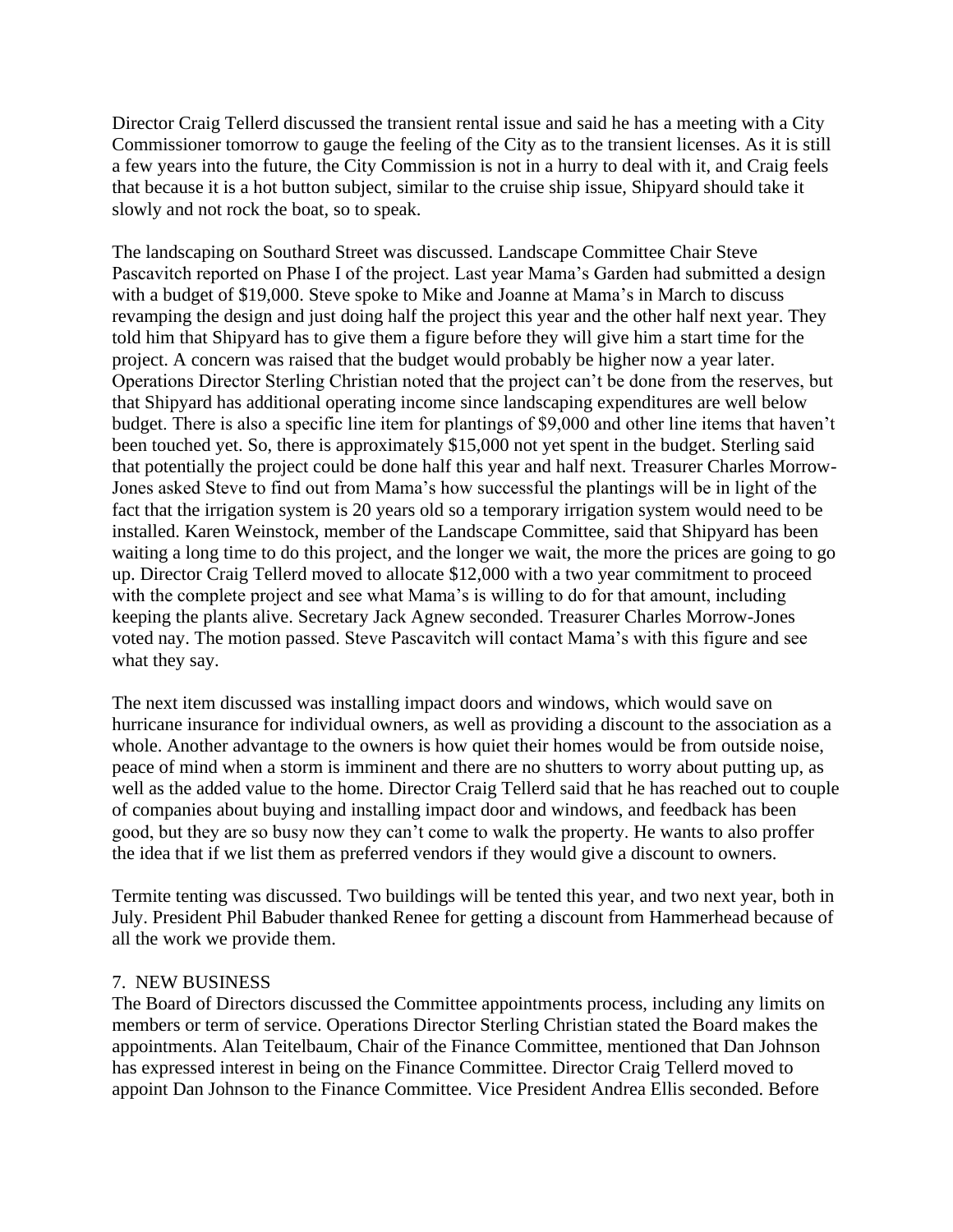the motion would be passed, Treasurer Charles Morrow-Jones asked for a discussion. He noted the fact that one member of the Finance Committee doesn't own in Shipyard and if that should be a rule. President Phil Babuder asked Sterling for his input, and Sterling stated that since the Board makes the appointments, they can adjust them at any time. Alan Teitelbaum stated that the member was Al Metty, who is also on the TAMPOA Board, and that his input and perspective have been very valuable to the Committee. He would like Al Metty to remain on the Committee and suggested making him a non-voting, advisory only member. Craig amended his motion to nominate Dan Johnson to the Finance Committee and to ask Al Metty to switch to a non-voting, advisory only role. Secretary Jack Agnew seconded. The motion passed.

The Board of Directors discussed sending a smoking survey to owners that would ask just one question:

#### **"Are you in favor of banning smoking of all kinds (e.g.: cigarettes, cigars, pipes, vaping) on the entire outside grounds of the Shipyard community, including but not limited to all Shipyard front porches, balconies, backyard decks/patios, sidewalks, parking lots, and grounds?"**

Operations Director Sterling Christian was asked how it has worked in other associations. He noted that it is a touchy subject, especially in Key West, but that other associations have implemented variations of a smoking ban, and that it is moving more in that direction due to the growing concern about the effects of smoking. An owner asked how the ban would be enforced, especially with renters, and it was noted that Security would need to be called. Director Craig Tellerd mentioned that in his old Foundry units, owners put signs in the unit stating the nosmoking rules, and for the most part, people complied. President Phil Babuder moved to send the survey to Shipyard owners. Vice President Andrea Ellis seconded. The motion passed.

Operations Director Sterling Christian reminded the Board that they still needed to discuss the term limits for Committees, but the Board decided that it is a moot point at this time. They want people to join committees and not put any limits on their time.

The Board of Directors discussed TAMPOA's request for a new management company. TAMPOA has their own association and had notified Sterling Christian that they were going out to bid at around the same time that Sterling announced he was retiring and turning over the Community Association Company (CAC) to Phil Wilson and Laurie McChesney from Preferred Properties. Shipyard has not made a decision yet and is not proactively joining TAMPOA's search for a new management company and is taking a wait and see approach to see what TAMPOA does. But Shipyard will continue to work with TAMPOA for a seamless transition when the time comes. Director Craig Tellerd mentioned that the advantage of staying with CAC is that Sterling would stay on as a consultant and his management skills and knowledge of the association are an invaluable asset.

## 8. ASSOCIATION MEMBER INPUT

There was a discussion about the on-going bicycle situation, and the number of bikes that appear to be abandoned. Operations Director Sterling Christian shared the PowerPoint demonstration prepared by President Phil Babuder with pictures from Security Manager Rijkaard Multy, which shows a number of unsightly tarps covering bikes, some derelict, in the bike racks. Community Association Manager Renee Tompkins gave an update on the bike removal process and noted